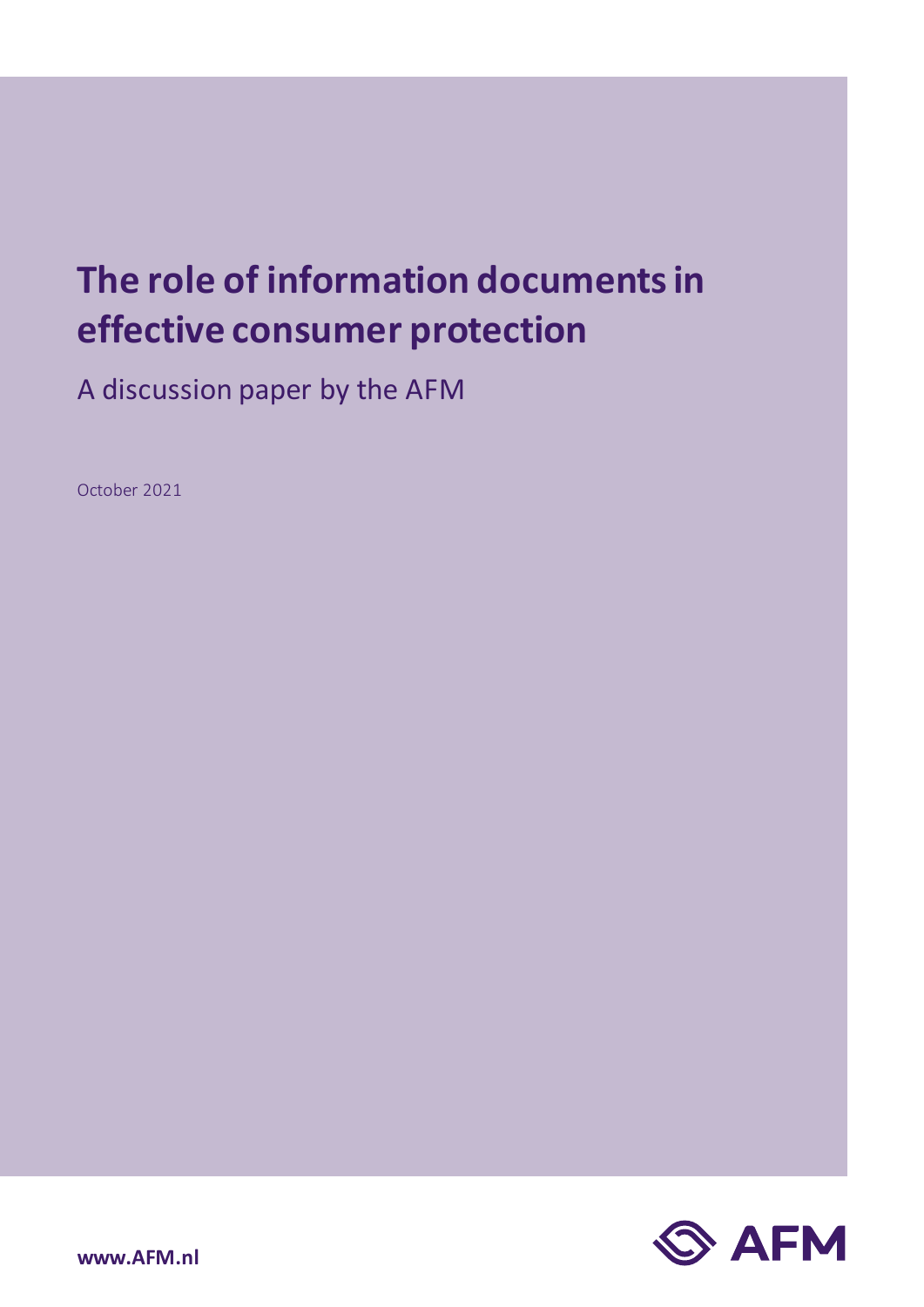# **Table of contents**

| 1.1                                                                | <b>Introduction</b><br>Information documents as a policy instrument  |                                                                      | 3<br>3         |
|--------------------------------------------------------------------|----------------------------------------------------------------------|----------------------------------------------------------------------|----------------|
| 1.2                                                                |                                                                      |                                                                      |                |
| 1.3                                                                | The objectives of information documents and their effect in practice |                                                                      | 4              |
|                                                                    | 1.3.1                                                                | Objectives for consumers                                             | 4              |
|                                                                    | 1.3.2                                                                | Objectives for market functioning                                    | 5              |
| 1.4                                                                | Four steps toward effective consumer protection                      |                                                                      | 6              |
|                                                                    |                                                                      |                                                                      |                |
| Appendix 1: Four steps to a suitable mix of instruments            |                                                                      |                                                                      | $\overline{ }$ |
|                                                                    |                                                                      | Step 1: Formulate a clear and measurable objective                   | $\overline{7}$ |
|                                                                    | Step 2: Understand consumer behaviour                                |                                                                      | $\overline{7}$ |
|                                                                    | Step 3: Guide consumer behaviour and market behaviour                |                                                                      | $\overline{7}$ |
|                                                                    |                                                                      | Step 4: Measure whether objectives have been met                     | 9              |
| Appendix 2: Guidelines for legally mandatory information documents |                                                                      |                                                                      | 11             |
|                                                                    |                                                                      | Minimum requirements for legally mandatory information documents     | 11             |
|                                                                    |                                                                      | Guidelines for the design of legally mandatory information documents | 12             |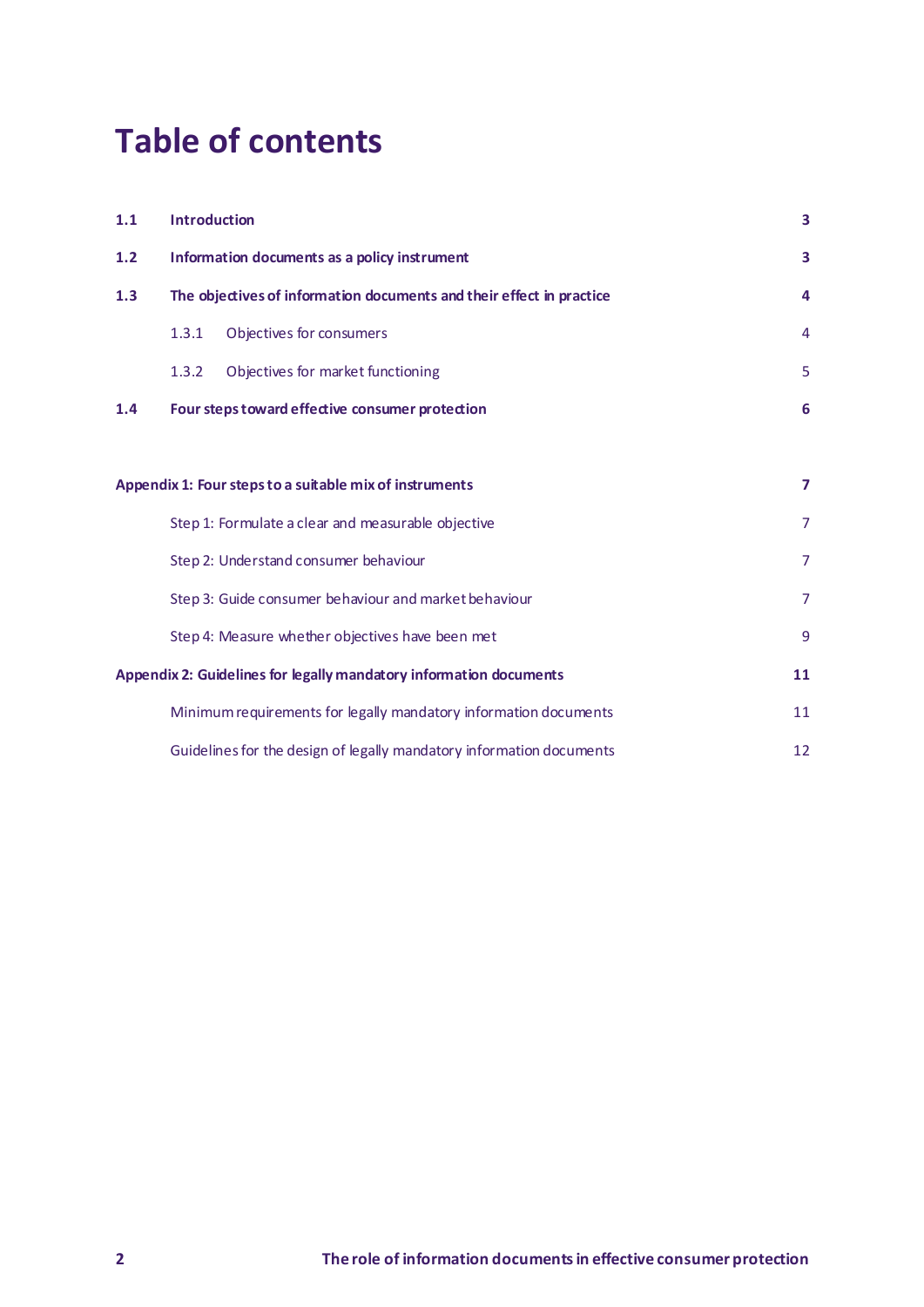# <span id="page-2-0"></span>**1.1 Introduction**

In Europe, financial services are increasingly provided across national borders. European rules ensure that consumers in Europe - in whichever Member State - receive the same information when reviewing and purchasing an increasing number of financial products and services. Europe has introduced many different requirements with respect to information, on the basis of regulations such as UCITS, MiFID, IDD, DMD, CCD and PRIIPs. In order to promote supervisory convergence and a level European playing field, the focus is more often on the uniformity and completeness of information. There is a risk that pre-contractual legally mandatory information documents<sup>1</sup> (hereinafter: 'information documents') are becoming increasingly detailed and technical, making them less comprehensible for consumers.

In this discussion paper, the AFM outlines its views to European policymakers on effective consumer protection, the position of information documents in this context and the role that insights from consumer behaviour can play. First, we discuss the objectives of information documents for consumers and for how the market functions, and the extent to which these are currently being met. We then put forward a suggestion for a process that policymakers can apply in order to provide effective protection to consumers. We conclude with some guidelines for making the information documents for consumers more effective, if policy makers chose this option.

# <span id="page-2-1"></span>**1.2 Information documents as a policy instrument**

Policymakers aim to ensure that products and services are suitable for consumers. It is important here to always consider carefully which policy instruments should be used to achieve these objectives. While information documents are frequently necessary, in many cases they are not sufficient by themselves. In these situations, policy makers can consider various other instruments, such as regulation on the optimisation of the choice architecture, product governance, mandatory financial advice, product interventions, a ban on inducements, transparency,or performance-based consumer law*.* We explain these policy instruments in Appendix 1, step 3. If, after careful consideration, it is decided that these documents should be used, we see possibilities for applying insights from consumer behaviour to increase the effectiveness of this information. But the effects of this should not be overestimated.

We note that policymakers still frequently rely heavily on information documents. Research, however, shows that many consumers do not read them.<sup>2</sup> This may be because they do not notice the document amongst other pieces of information or they do not receive it at an opportune moment. If consumers do read the document, they may find the information difficult to understand or to relate to their personal situation.

<sup>1</sup> In this paper, we define information documents as the documentation that firms are legally obliged to provide to consumers before conclusion of an agreement. This concerns essential information on for instance the features, costs and/or risks of financial products and services. Financial firms can provide this legally mandatory information in the form of paper documents or in digital form (such as in e-mails or on websites).

<sup>2</sup> [Ben-Shahar & Schneider, 2011](https://www.law.upenn.edu/journals/lawreview/articles/volume159/issue3/BenShaharSchneider159U.Pa.L.Rev.647(2011).pdf)[; Loewenstein, Sunstein & Golman, 2014](https://www.annualreviews.org/doi/abs/10.1146/annurev-economics-080213-041341?journalCode=economics)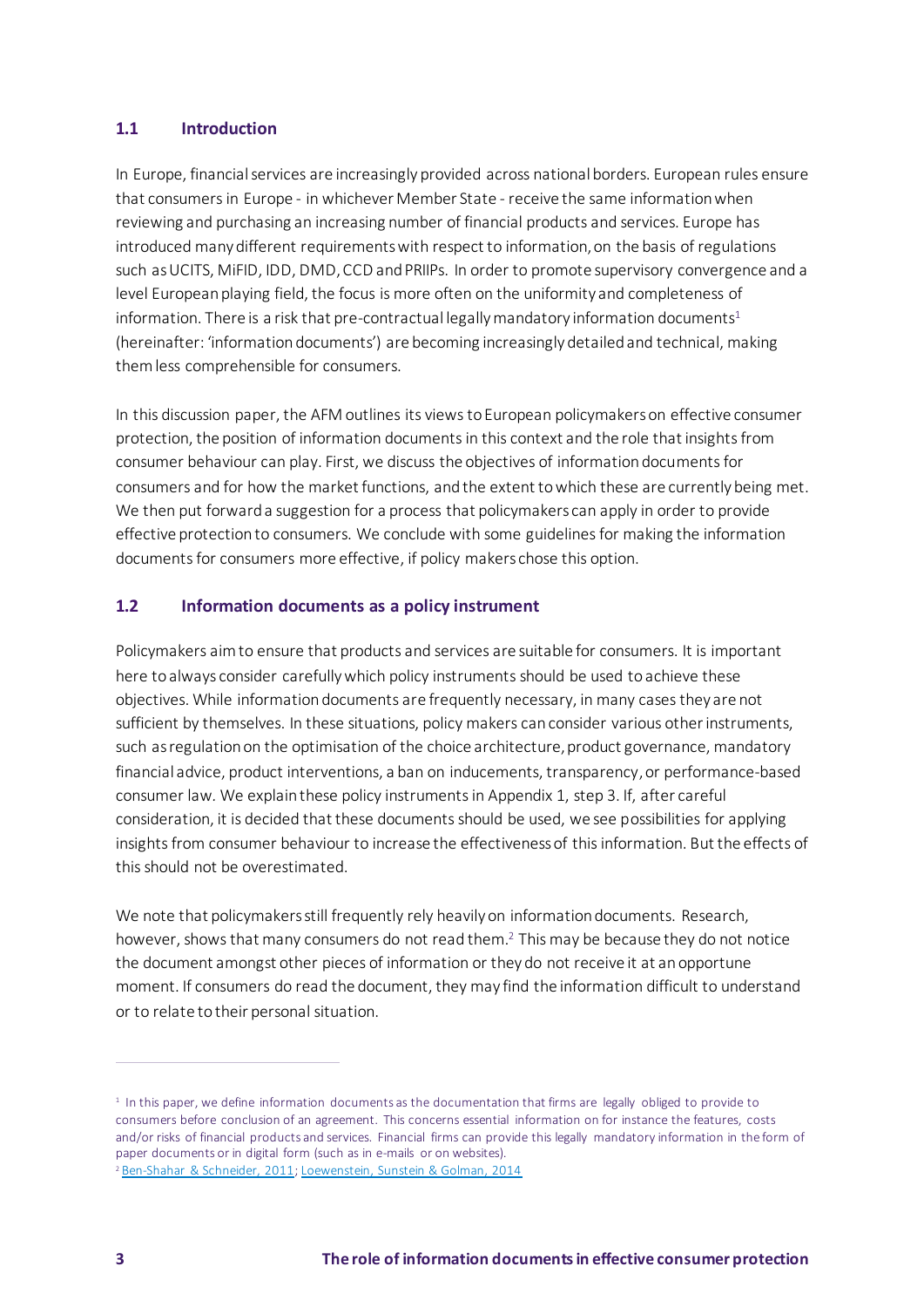# <span id="page-3-0"></span>**1.3 The objectives of information documents and their effect in practice**

To form an opinion regarding the use of information documents, it is important to establish what the objectives of this instrument are. We accordingly list the objectives that the AFM sees for both consumers and market functioning. We also consider the effects of information documents in practice.

# <span id="page-3-1"></span>**1.3.1 Objectivesfor consumers**

When setting objectives, it is important to ensure that they are clear and measurable, so that it is possible to test whether they have actually been realised and adjustments can be made if needed.<sup>3</sup> For consumers, we distinguish three objectives and one function for information documents:

- 1. making a sensible choice for a product or service, or at least being put in a position where this is possible;
- 2. understanding the features of a product or service;
- 3. making a good comparison between different products or services.

In addition, a function of information documents is to strengthen the position of consumers relative to providers by reducing information asymmetry.

Policymakers often assume that information documents put consumers in a position to make sensible financial decisions. In practice however, this is usually not the case.<sup>4</sup> Consumers generally do not follow a linear process when making a decision.<sup>5</sup> Sometimes, people make sensible financial decisions based for example on intuition, the opinions of others (such as friends, online influencers or celebrities) or good default options. Additionally, the ability to translate information into action requires sufficient motivation, which is often lacking. Lastly, not everyone has the necessary capacities to take action on the basis of information, or is willing or able to apply this in all situations. This involves matters such as digital literacy, communication skills and physical capacities.<sup>6</sup> Policymakers can take account of this in their policy by considering specific requirements for different target markets.

Although making a sensible financial decision is the primary objective, there may be reasons to use information documents for other purposes. For instance, information documents are used to offer consumers information<sup>7</sup> on the features of a product or service. They are also used to enable

<sup>&</sup>lt;sup>3</sup> The frequently mentioned objectives of oversight and awareness are accordingly not addressed in this discussion paper, as these objectives are not clearly defined and indeed not measurable.

<sup>4</sup> [ICA, 2017;](https://insurancecouncil.com.au/issue-submissions/reports/consumer-research-on-general-insurance-product-disclosures) [WhereTo Research, 2017](https://download.asic.gov.au/media/4431769/rep540-attachment-published-31-august-2017.pdf)

<sup>&</sup>lt;sup>5</sup> [Gigerenzer & Gaissmaier, 2011](https://pure.mpg.de/rest/items/item_2099042/component/file_2099041/content)[; Kahneman, 2011](https://link.springer.com/article/10.1007/s00362-013-0533-y)[; Payne et al., 1993](https://books.google.nl/books?hl=en&lr=&id=QzXFqwrPLXkC&oi=fnd&pg=PR11&ots=13LK-iFAin&sig=Yjr4YYh8wbRi7_DUo4h_eFjLuTs#v=onepage&q&f=false); Shah & Oppenheimer, 2008

<sup>&</sup>lt;sup>6</sup> Research by the Dutc[h Maatschappelijk Overleg Betalingsverkeer](https://www.dnb.nl/media/s1wmam23/bereikbaarheidsmonitor.pdf) (2021) (Social Consultation on Payments Traffic) shows that vulnerable groups, such as people in wheelchairs and the blind and poorly sighted, experience a lower level of independence than consumers not belonging to a vulnerable group. Many people in a vulnerable group experience a disadvantage with respect to the accessibility and availability of payment services.

<sup>7</sup> The objective of 'understanding the features of a product or service' means that consumers are in a position to understand the information and apply it to their own situation. This helps to reduce the information asymmetry between consumer and provider.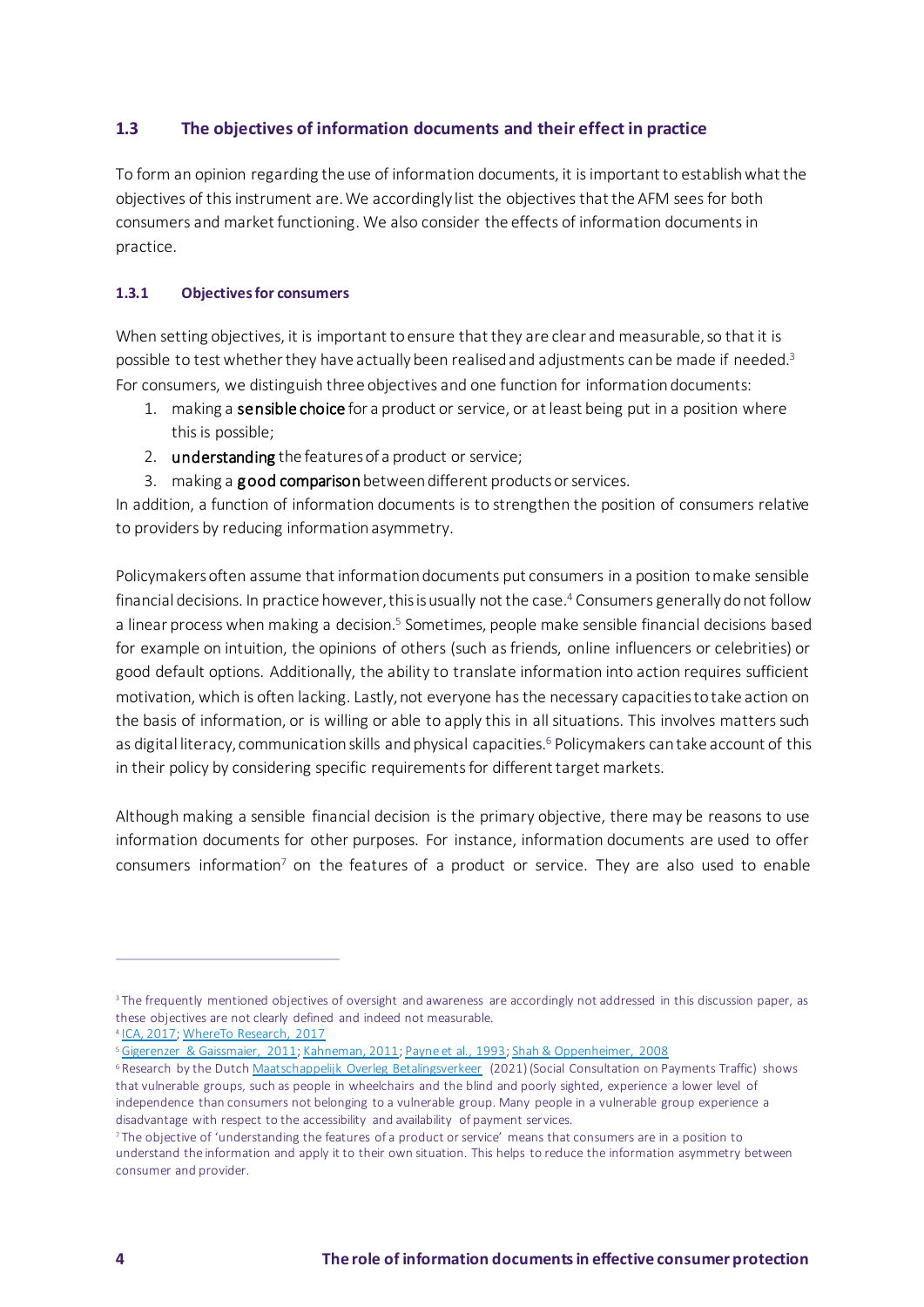consumers to make a meaningful comparison<sup>8</sup> between different products or services. In practice however, consumers find it difficult to actually achieve these objectives through the use of information documents. In our daily lives, we are overwhelmed with attempts by firms to attract our attention and influence our decisions, and as a result the information does not always reach consumers. It is important that policymakers recognise this fact when developing policy.

Finally, information documents also have the function of strengthening the position of consumers visà-vis firms. Information documents help to make consumers aware of what they can expect from a product or service and give them a basis to which they can refer if necessary or if they wish to call the provider to account. This reduces the information asymmetry between provider and consumer.

# <span id="page-4-0"></span>**1.3.2 Objectives for market functioning**

We distinguish two objectives for information documents with respect to market functioning:

- 1. Transparency obligations lead providers to offer better products and services;
- 2. Both financial professionals and other parties(such as the media and comparison websites) use information documents to **assist consumers** in making a sensible financial decision.

The first objective for information documents for the market is that these can lead to better quality products and services at a reasonable price. Transparency obligations, for example through the use of information documents, can have a disciplinary effect on providers, as they have to be transparent about the costs and features of their product or service. For example, the average pension service charges in the Dutch pensions sector have declined by 31%,<sup>9</sup> partly as a result of the introduction of transparency obligations. The consolidation of various pension funds was another major factor in this decline. An analysis by Morningstar also links the introduction of transparency requirements regarding costs in MiFID to a decline in charges for investors in the United Kingdom, Australia and various European markets, including the Netherlands.<sup>10</sup> Lastly, a study by GfK<sup>11</sup> shows that the costs for mortgage advice have fallen sharply since the ban on inducements introduced in 2013, as a result of which some of the businesses that were subject to the ban on inducements were able to achieve higher revenue.<sup>12</sup> This ban meant that fees for services could no longer be concealed in the fees for a product, they had to be stated transparently and charged to the customer separately. Although this does not solely concern an information obligation, the obligation to be transparent regarding the charging structure of a product or service can lead to lower costs. These findings are confirmed in interviews that we conduct with the market in our supervisory role.

<sup>&</sup>lt;sup>8</sup> The objective of 'being able to make a meaningful comparison' means that consumers are in a position to compare the advantages and disadvantages of different financial products or services against each other on the basis of comparable dimensions. But other parties, such as financial advisers and comparison sites, can help consumers to make a meaningful comparison using information documents.

<sup>9</sup> [https://www.caceis.kasbank.com/nl/over-ons/kas-insights/2018/volledige-kost entransparantie-heeft-po sitief-effect-op](https://www.caceis.kasbank.com/nl/over-ons/kas-insights/2018/volledige-kostentransparantie-heeft-positief-effect-op-uitvoeringskosten-van-pensioenfondsen/)[uitvoeringskosten-van-pensioenfondsen/](https://www.caceis.kasbank.com/nl/over-ons/kas-insights/2018/volledige-kostentransparantie-heeft-positief-effect-op-uitvoeringskosten-van-pensioenfondsen/)

<sup>10</sup> [Morningstar, 2019](https://www.morningstar.com/lp/global-fund-investor-experience)

<sup>11</sup> <https://www.amweb.nl/branche/nieuws/2015/02/gfk-provisieverbod-scheelt-consument-15-1016902>

<sup>&</sup>lt;sup>12</sup> [Kloosterman & Wagensveld, 2016](https://mab-online.nl/article/31185/)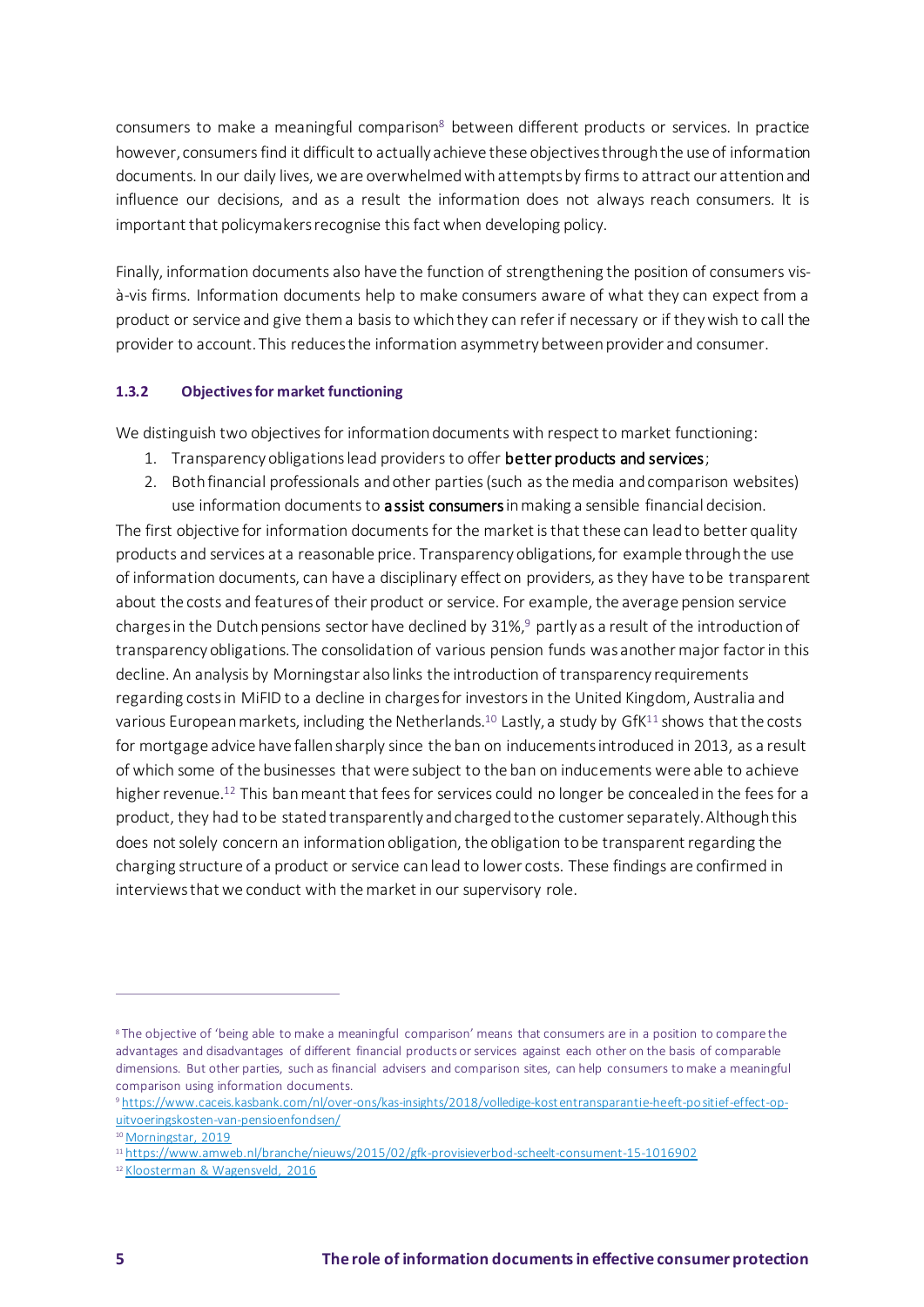The second objective is that both the market (the financial professionals) and other parties (such as the media and comparison websites) can use the information documents to provide a simple explanation of complex information to consumers. Comparison websites can make the comparison of product features and charges easier by ordering the information and dividing it into sections<sup>13</sup>, financial professionals can use the cost overviews to determine the product that is most suitable for a consumer and finally, financial professionals, the media and claims organisations can make critical comments with respect to certain products or services on the basis of the information.

# <span id="page-5-0"></span>**1.4 Four steps toward effective consumer protection**

While we see that information documents can contribute to objectives for the market, on the basis of both theory and practice, we conclude that the effects of these information documents on consumers require further qualification. We accordingly argue for a balanced application of instruments, in which the focus is less on the information documents and attention is also paid to the various other policy instruments that are available. It is important to determine the right policy instrument for each objective carefully. We suggest four steps that policymakers could take to arrive at a well-thought-out mix of instruments. These steps are:

- 1. Formulate a clear and measurable objective
- 2. Understand consumer behaviour
- 3. Guide consumer behaviour and market behaviour
- 4. Measure whether objectives have been met

We explain these steps in more detail in Appendix 1. If provision of information is chosen as a policy instrument in step 3, insights from consumer behaviour can help to make these documents more effective. We offer guidelines for this in Appendix 2.

<sup>&</sup>lt;sup>13</sup> [Dellaert et al., 2019](https://papers.ssrn.com/sol3/papers.cfm?abstract_id=3418231)[; Häubl & Trifts, 2000; Johnson et al., 2013](https://pubsonline.informs.org/doi/abs/10.1287/mksc.19.1.4.15178)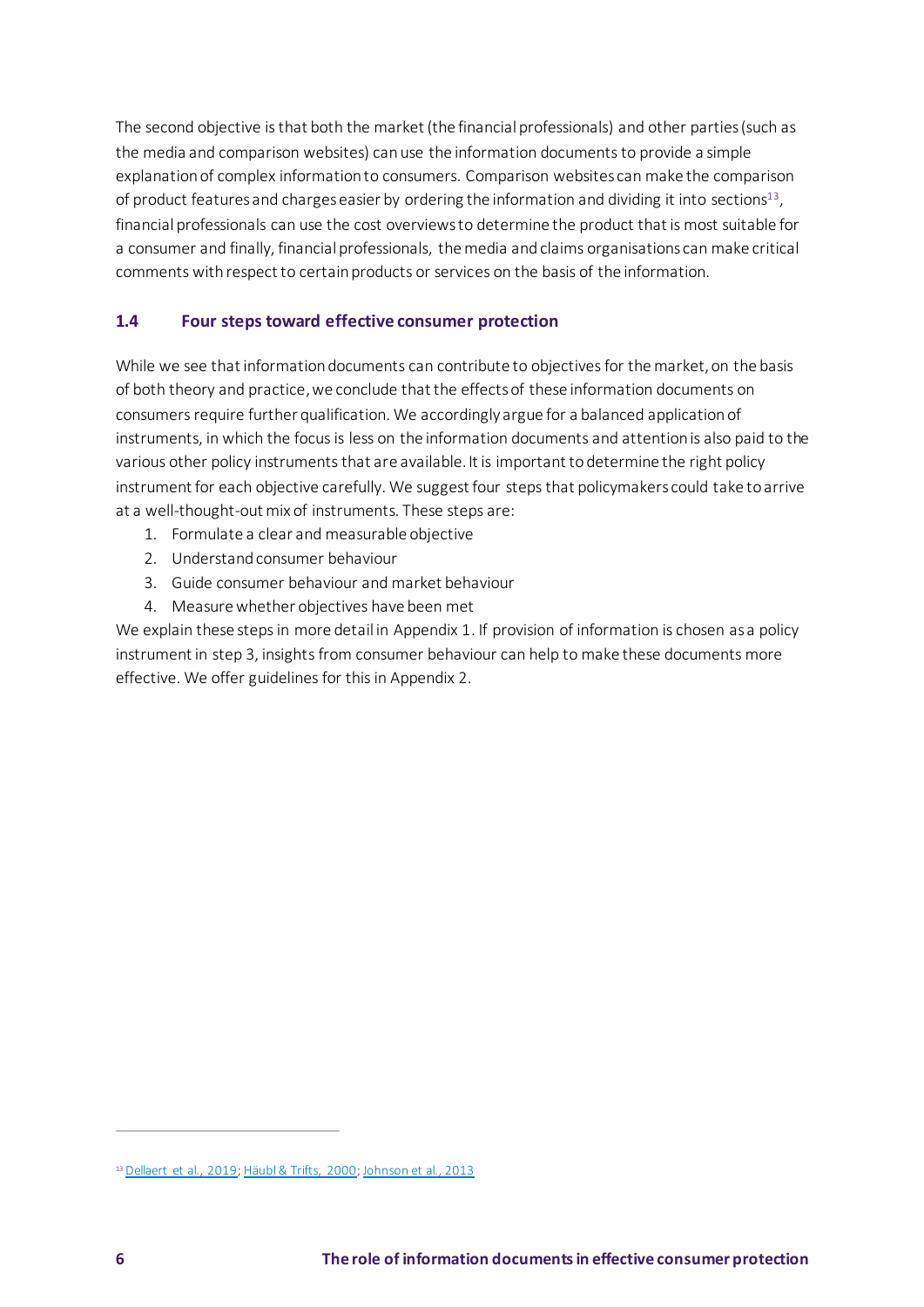# <span id="page-6-0"></span>**Appendix 1: Four steps to a suitable mix of instruments**

It is important that careful consideration is given to the mix of instruments to be used to support consumers in making a sensible financial decision of a financial product or financial service. The solution should not be limited to information documents alone; other available policy instruments should be considered as well.

#### <span id="page-6-1"></span>Step 1: Formulate a clear and measurable objective

It is important to formulate measurable objectives that a mix of instruments has to meet. Firstly, these objectives could involve assisting consumers in making a sensible financial decision for a suitable product or service (possibly through the market or other parties). Secondly, there are objectives aimed at influencing the market, or harmonisation. It is important that these objectives are clearly defined and measurable, so that it is possible to determine whether they have indeed been met and whether further adjustment is needed. The abstract objective - understanding the features of a product or service - can for instance be made measurable by establishing the number of questions a person answers correctly after reading an information document. The making of sensible financial decisions can also be made measurable. In the Netherlands for example, the Ministry of Finance has established that people borrowing money are not guided by providers to borrow more or take out a longer-dated loan.

#### <span id="page-6-2"></span>Step 2: Understand consumer behaviour

To determine the right mix of instruments, it is important to understand consumer behaviour. Making sensible financial decisions requires effort and a great deal of mental capacity. In practice, consumers base their decisions mainly on intuition, without devoting much time to research and analysis of all the available information. Other behavioural insights are explained in the report *[Consumer behaviour:](https://www.afm.nl/~/profmedia/files/publicaties/2021/report-consumer-behaviour-understanding-guiding-measuring.pdf) [Understanding, guiding and measuring](https://www.afm.nl/~/profmedia/files/publicaties/2021/report-consumer-behaviour-understanding-guiding-measuring.pdf)* by the AFM (2021).

#### <span id="page-6-3"></span>Step 3: Guide consumer behaviour and market behaviour

Use insights from consumer behaviour to achieve the desired objective. Choose a mix of instruments that suit the objective. Some instruments focus directly on consumer behaviour, others on the market - and thus indirectly affect consumers. In addition to information documents, other possible instruments include regulation on:

a. Optimising the choice environment. The (online) choice environment is the environment in which people are presented with choices.<sup>14</sup> This affects how we consider the available options and the financial decisions we ultimately make. The design of this environment is called choice architecture. The choice environment can make it easier for consumers to make sensible financial decisions, and it can also make it more difficult to make decisions that are likely to be less sensible. The ideal choice environment depends on the context: a 'one-size-fits-all' approach

<sup>14</sup> [AFM, 2021](https://www.afm.nl/~/profmedia/files/publicaties/2021/report-consumer-behaviour-understanding-guiding-measuring.pdf)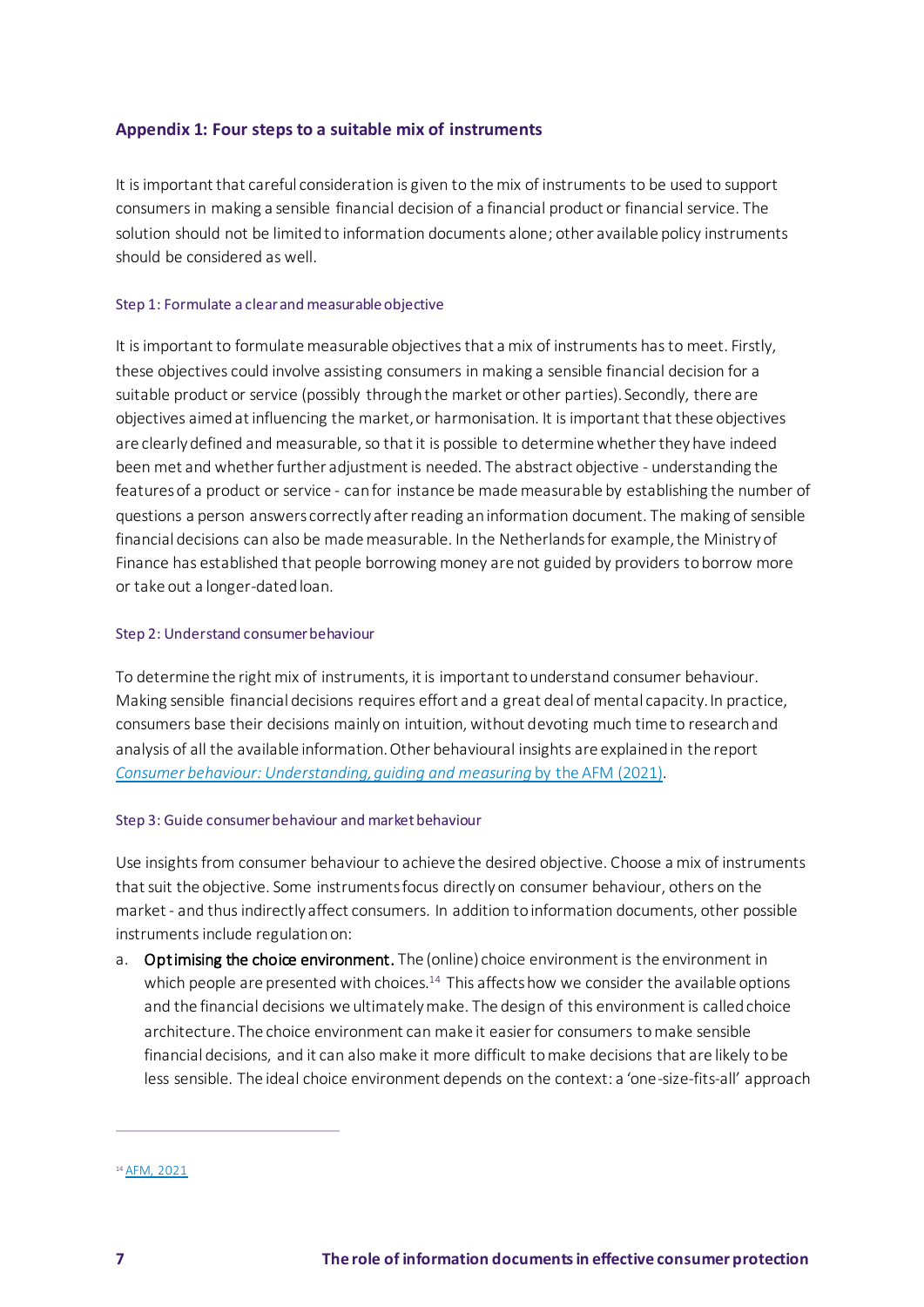will not work here. But policymakers can formulate guidelines that a choice environment has to meet, or call on providers to test the effect of their choice environment on consumer behaviour.

- b. Product governance. Product governance obligations refer to both the development and distribution of financial products by firms throughout the product's lifecycle. This is intended to ensure that firms only develop and distribute financial instruments that are in the interests of consumers. In addition, firms must establish the target market group for their financial instruments and formulate their distribution strategy accordingly. The distribution strategy, including the (online) choice environment, ensures that financial instruments are sold to the correct target market and should (inherently) prevent sales outside this target market.
- c. Obligation to take advice. An obligation to take advice for complex financial products can be introduced. This means that consumers could be obliged to take advice before they can purchase a product. Currently, people in the Netherlands wishing to take out a mortgage without taking advice are obliged to pass a Knowledge and Experience Assessment. If they do not pass the test, the provider is obliged to refuse their mortgage application. If the consumer still wishes to arrange the mortgage, they have to take financial advice or be guided in their decision by other means.
- d. Product intervention. Under MiFIR, ESMA and the national competent authorities have the possibility of taking product intervention measures, such as prohibiting or restricting the development or sale of certain products.
- e. Ban on inducements. The ban on inducements means that advisers and intermediaries may not receive payments from a provider for recommending and/or broking that provider's products to consumers. As a result of the ban on inducements, advisers, intermediaries and investment firms, such as banks, investment advisers and asset managers receive only direct payments from consumers. Formerly, payments to intermediaries or advisors by product manufacturerswere an incentive for advisers and intermediaries to recommend products to consumers that in some cases were not in the consumer's interest.
- f. Transparency obligations (pre-contractual and ongoing). Information can be used as an instrument for improving market functioning. Providers are for example obliged to give consumers information on the costs of their products and services. Investment firms must accordingly inform their clients on the total costs of the investment service and the financial instruments involved.
- g. Performance-based consumer law. Performance-based consumer law is legislation that requires to assessto establish whether financial products and services are sufficiently appropriate for consumers. <sup>15</sup> Providers for instance may be obliged to demonstrate that the majority of their consumers have suitable products, or that their consumers understand the key facts with respect to the costs, benefits and risks of the products and services they have purchased. A provider may be sanctioned if this is not the case.<sup>16</sup> The principle underlying performance-based consumer law is that this policy instrument equates the objectives of the legislatorwith that of the providers. Currently, providers can circumvent the efforts of the policymakers – who are increasingly focusing on prescribing standards for information in minute detail – relatively easily

<sup>15</sup> [Willis, 2015](https://www.jstor.org/stable/43575200)

<sup>16</sup> [Willis, 2021](https://papers.ssrn.com/sol3/papers.cfm?abstract_id=3855830)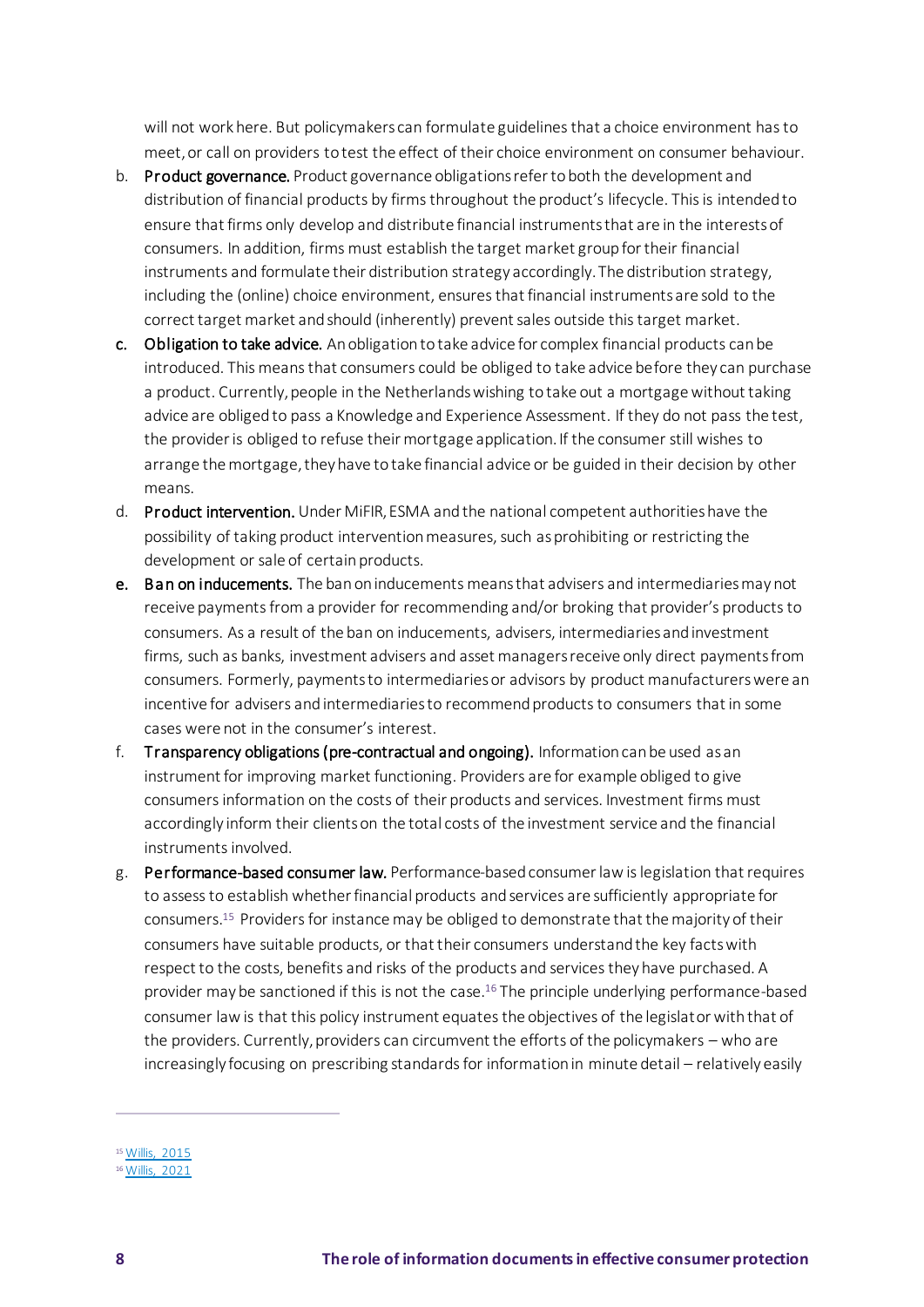by using marketing techniques that divert attention from the information documents.<sup>17</sup> This may be by reducing the price of a product, but simultaneously reducing its quality as well. Or, in a sense, by obscuring the information $18$ , for instance by using different prices for basic products and additions thereto, what are called 'add-ons'.<sup>19</sup>

The instrument to be used and when it should be used depends on the objective that has to be achieved. If the percentage of consumers making losses on a product is so great that the product does not add value for consumers, a product ban is a good instrument to prevent further sales of similar products. This was the case for instance with binary options. If the objective however is to ensure that consumers choose a suitable product or an appropriate service, or arrive at this if they do not make a choice, regulation of product governance and/or optimisation of the choice environment is an option. Regarding the choice environment, European regulation has for example established that additional products (such as cancellation insurance when booking a flight) may not be preselected as standard.

# <span id="page-8-0"></span>Step 4: Measure whether objectives have been met

Measure – preferably in advance – whether the mix of instruments meets the intended objective. This can be done in various ways, depending on the objective in question. If the objective is to test the effectiveness of a policy instrument on consumer behaviour, a behavioural experiment would be appropriate. Ideally, the effectiveness of instruments on consumer behaviour should be tested using a field experiment. A field experiment measures how people actually behave in the real world. Since policymakers do not always have the option of testing instruments in the real world before they are implemented, behavioural experiments in the laboratory are a good alternative. Lab experiments measure people's behaviour in a more artificial, controlled, and sometimes hypothetical setting. The advantage of lab experiments is that it is possible to test the causal effect of specific aspects of an instrument on a previously determined group. A lab experiment can also be held relatively quickly and will enable collection of large amounts of data. The disadvantage is that lab experiments measure hypothetical behaviour rather than actual behaviour.

It is important to be aware that measuring knowledge, attitudes, beliefs or intentions is of limited value if you are actually interested in behaviour. The external validity of the researchmust also be taken into account: do the findings of the experiment also apply in the real world, to real behaviour? Doing good research thus requires a thorough approach. In 2020, the Financial Conduct Authority (FCA) published its manual '*[Using online experiments for behaviourally informed consumer policy](https://www.fca.org.uk/publication/occasional-papers/occasional-paper-51.pdf)*' for conducting effective online experiments.

Measuring the effect of a policy instrument on providers or on the European market requires a different approach. Usually, this can only be done after the instrument has been implemented. To test whether the intended objectives have indeed been met, and whether any adjustment is

<sup>17</sup> [Willis, 2020](https://papers.ssrn.com/sol3/papers.cfm?abstract_id=3694575)

<sup>&</sup>lt;sup>18</sup> [Ellison, 2009](https://onlinelibrary.wiley.com/doi/abs/10.3982/ECTA5708)

<sup>19</sup> [Gabaix & Laibson, 2006](https://academic.oup.com/qje/article-abstract/121/2/505/1884013?redirectedFrom=fulltext)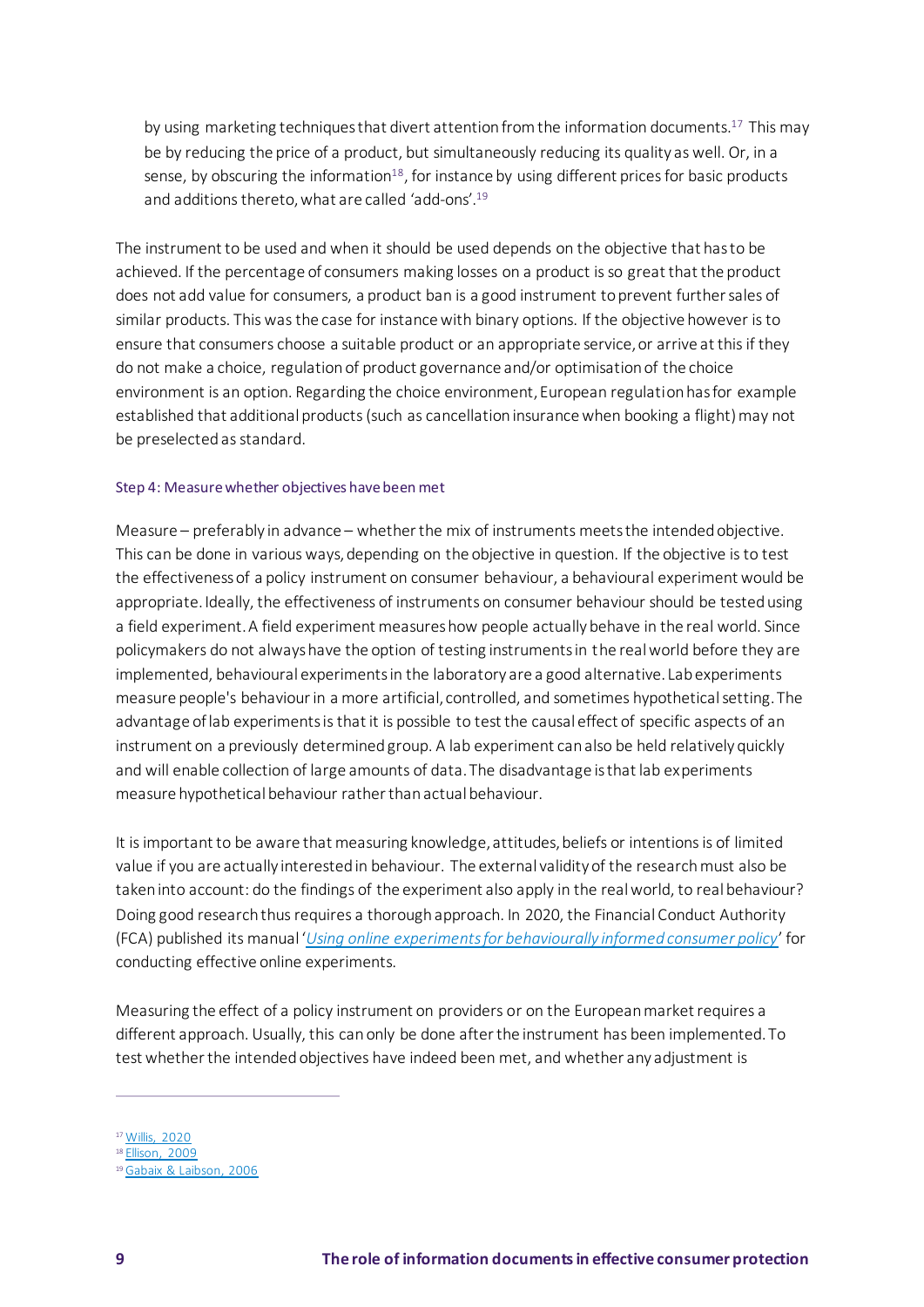necessary, it is important to take a baseline measurement before implementation so that the situation requiring change is identified. In that way, the situation without the application of the policy instrument can be documented. Another measurement can then be taken some time after implementation (the 'first' measurement) and the effects of the policy instrument can be evaluated.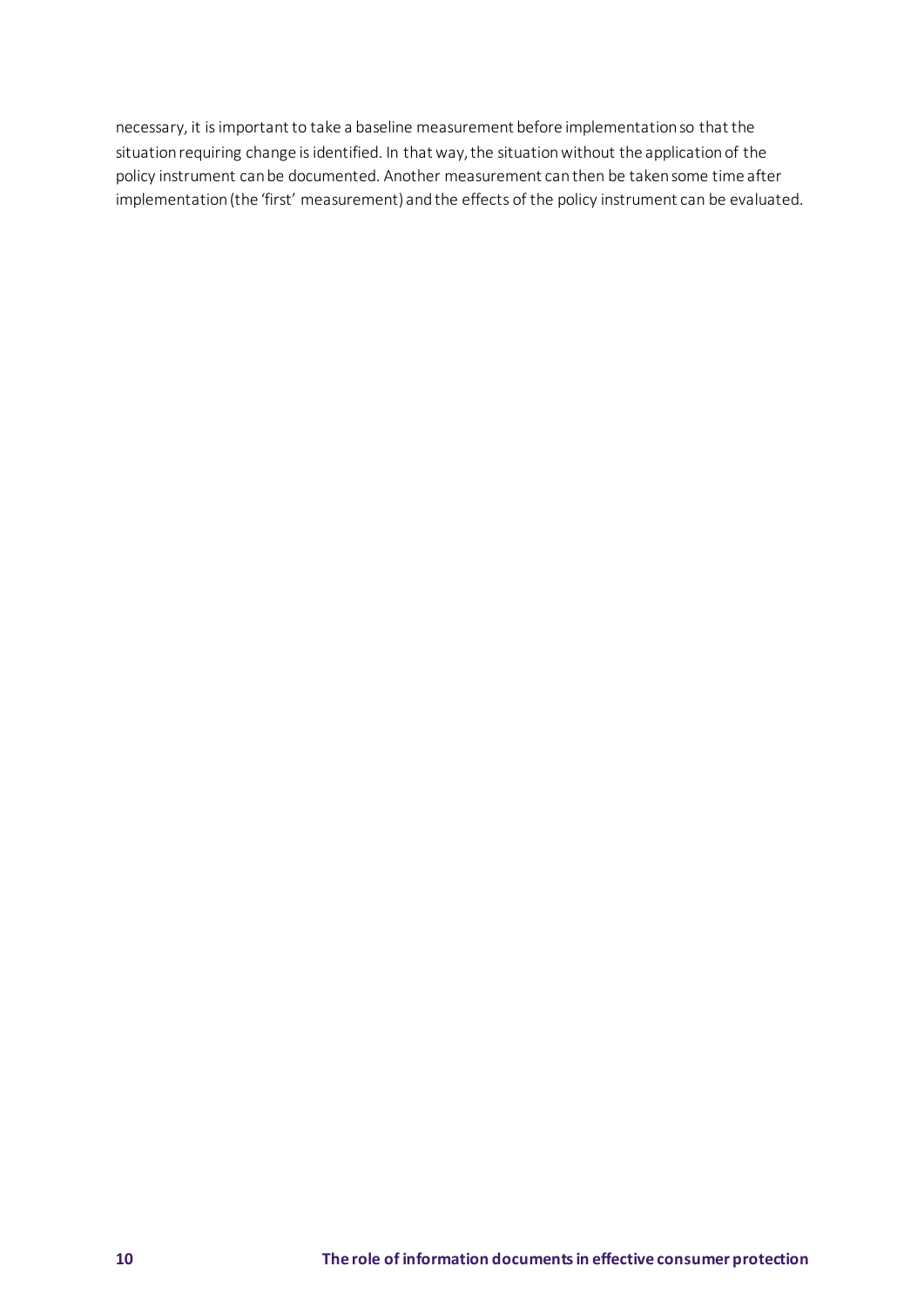# <span id="page-10-0"></span>**Appendix 2: Guidelinesfor legally mandatory information documents**

If information documents are to be used, the AFM believes it is important that account is taken of certain minimum requirements that an information document has to meet. It is also important to use behavioural insights to make information documents more effective for consumers. We list the minimum requirements and our guidelines for the design of information below.

#### <span id="page-10-1"></span>**Minimum requirements for legally mandatory information documents**

We distinguish a number of principles that legally mandatory information documents must in any case meet.<sup>20</sup>

- Correct and clear. It is important that the text of an information document is correct, that what consumers receive is consistent with what they have been told, and that the information contains no contradictions. It is also important that the information provides insight into the relevant features of the product or service and is easy to understand.
- Not misleading.Information that misleads consumers must be prevented. This could concern products that purport to be 'green' when this is not the case, or products that state unrealistic returns or misrepresent the costs.
- Uniform or recognisable. Since information documents are uniform or at least recognisable, consumers (or others) accumulate experience when reading them. This will make it easier for them to absorb complex information than a situation in which each provider presents its information differently. For instance, this is the case when each provider uses its own charging structure, meaning that consumers have to study and work out how they should interpret the information on each occasion. The use of a uniform charging structure for different products or services may not however lead to information that is incomprehensible or misleading.
- Provision/availability at the right time. One of the functions of information documents is that consumers can use them to easily compare products and services before making a decision. It is thus important that information documents are provided or made available at the time a consumer is still in the orientation phase.
- Easy to find and accessible.It is important that information documents are easy to find and accessible, so that consumers can use them without undue effort. For example, an information document is easy to find if consumers can find the document - without unnecessary further clicks - on or through a web page on which consumers are looking for the information provided in the document. The design of the online choice environment is therefore important in this respect.

<sup>20</sup> See also Section 4:19 Wft and th[e Beleidsregel Informatieverstrekking AFM](https://www.afm.nl/nl-nl/nieuws/2018/dec/beleidsregel-informatieverstrekking) (AFM Policy Rule on Provision of Information) (December 2018).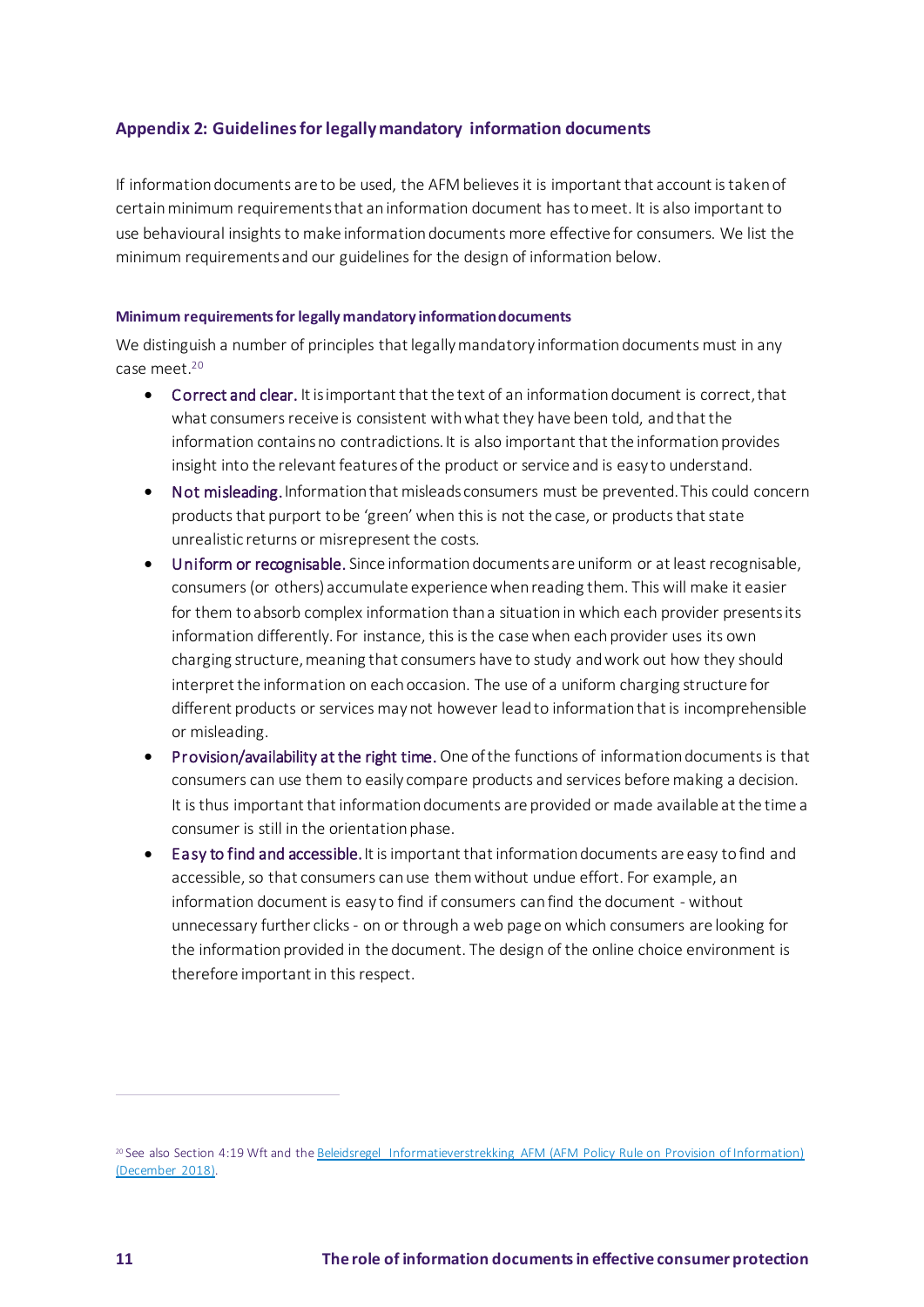#### <span id="page-11-0"></span>**Guidelinesfor the designof legally mandatory information documents**

If information documents are to be used, it is important that recipients' needs are taken into account. A number of practical guidelinesfor the formulation of the information can help to offer consumers insight and assist them in making a meaningful comparison.

- Identify the target market. For policymakers, it is important to have a good idea in advance of the target market for an information document and exactly what information these people need. What information do the readers need to make a sensible choice? And also: what information do they not need? What are their competences and capacities? It is also important to understand relevant wishes, questions and concerns. If these are known, they can be addressed in the information in the document. This understanding of the target market should preferably be gained using a combination of qualitative and quantitative research methods.
- Limit the information to essentials. The provision or availability of information can lead to information overload on the part of the recipients.<sup>21</sup> Information documents should therefore be limited to the information that is most essential for consumers, with straightforward references to additional information at logical points. Consumers will not then be overwhelmed. The key information should in any case clearly state the choices available to consumers on the basis of the information. Consumers wishing to know more can then click through to additional information. This principle is known as 'layered communication', and is already used in the Netherlands, for example for information on pensions.<sup>22</sup> Careful design of references is crucial here.<sup>23</sup> Which information is key and which is additional can be established by policymakers in target market surveys and tested in user surveys.<sup>24</sup>
- Use digital information.Websites and digital tools offer many opportunities for presenting information more attractively and simply than in paper form. The advantages are for example the flexible structure and application of interactive elements, such as infographics, videos and images.<sup>25</sup> However, care is needed in determining how information is presented on a website or digital tool. If this is done correctly, it is easier for consumers to find, understand and apply information.<sup>26</sup>
- Make sure that the information stands out. In their daily lives, consumers are bombarded with attempts from firms to get their attention and influence their decisions.<sup>27</sup> In practice, they can never respond to all of them, so they have to make choices. It is very likely that they will pay attention only to information that they find interesting or simple. Therefore, it is essential that policymakers take account of this when considering the use of an information document as a policy instrument. This is possible through design and use of comprehensible language, but also through presentation of the information at the right time.

<sup>21</sup> [Roetzel, 2019](https://papers.ssrn.com/sol3/papers.cfm?abstract_id=3394871)

<sup>22</sup> [Dutch Ministry of Social Affairs and Employment, 2012](https://www.rijksoverheid.nl/documenten/rapporten/2012/06/26/rapport-pensioen-in-duidelijke-taal)

<sup>23</sup> [Mayer & Moreno, 2003](https://www.tandfonline.com/doi/abs/10.1207/S15326985EP3801_6)

<sup>24</sup> [Kozup et al., 2012](https://journals.sagepub.com/doi/abs/10.1509/jppm.12.047)

<sup>25</sup> [Pérez et al., 2005](https://www.sciencedirect.com/science/article/pii/S0740624X05000183)

<sup>26</sup> [Rouet, 2009](https://www.sciencedirect.com/science/article/pii/S0959475209000127)

<sup>&</sup>lt;sup>27</sup> [ASIC/AFM, 2019](https://www.afm.nl/~/profmedia/files/rapporten/2019/afm-asic-disclosure-report.pdf?la=en)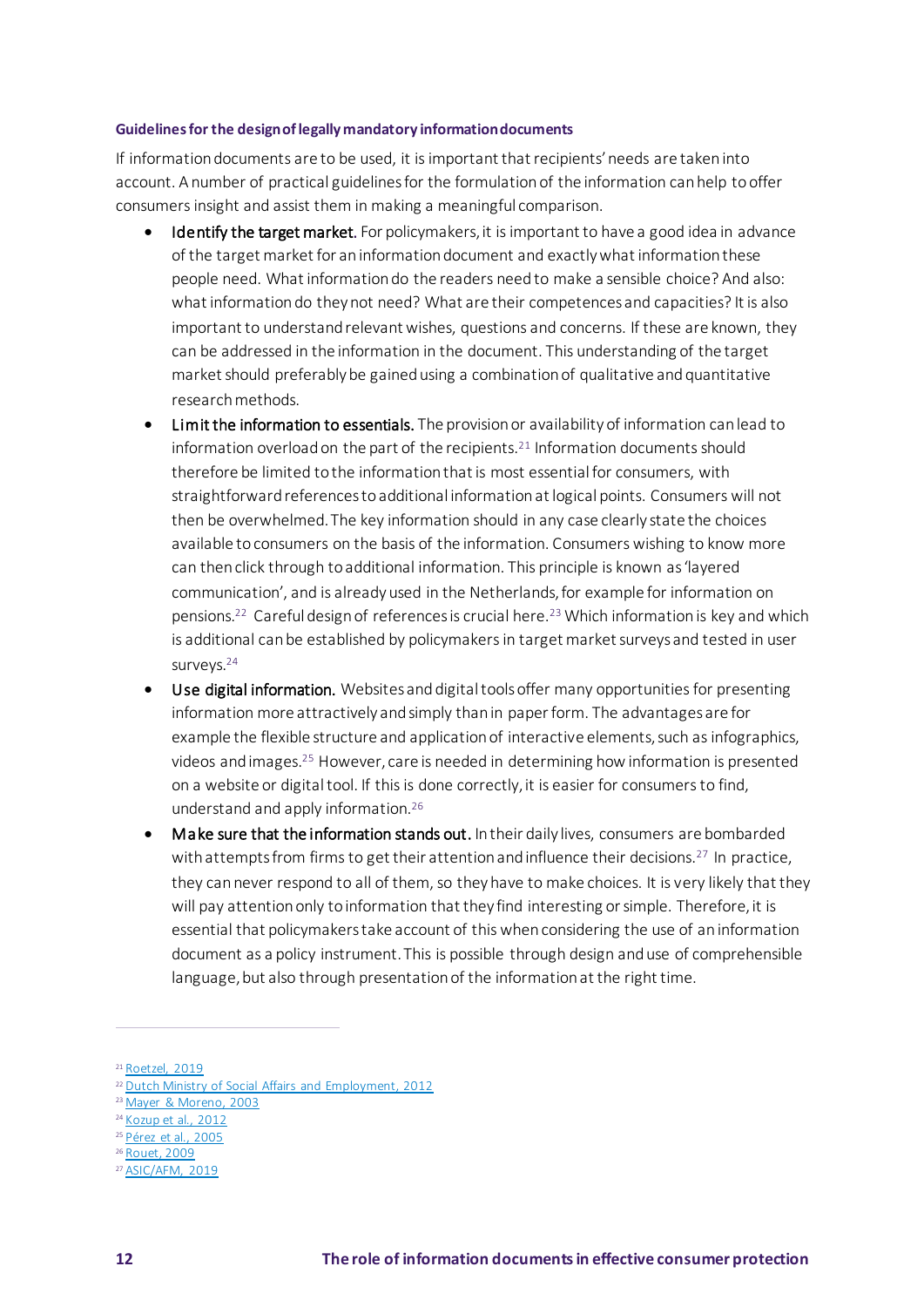- Careful communication of risks. Many consumers have difficulty in assessing numerical information on risks, in the form of percentages and figures. They are not able to assess risks adequately for themselves on the basis of this information<sup>28</sup>, meaning it is more difficult for them to make sensible choices. A consumer's personal situation and factors such as previous knowledge and capacities play an important part in the assessment of risks.<sup>29</sup> How risks are presented therefore also affects how people assess them.<sup>30</sup> For instance, people find it easier to assess risks presented in absolute figures rather than risks quantified in percentages.<sup>31</sup>
- Respond to requests from consumers. To make it more likely that consumers will actually make use of a legally mandatory document, it is important that policymakers consider when is the right moment to offer it to them. That moment is when readers have a question that is answered by the information. Information received by consumers at an inopportune time will be less well understood and remembered than information that they actually have an interest in at the time.<sup>32</sup> To determine the right timing, it is important to conduct a user survey in which consumers are observed while shopping around for products and services.
- Avoid jargon and assume a low level of prior knowledge. Terms in common use in the financial sector easily come across as jargon. It is often assumed that readers understand commonly used terms, when in fact this is not the case. Among other things, this is associated with a lack of prior knowledge of the subject.<sup>33</sup> It is well known that citizens of many European countries, to varying degrees, are far from financially literate.<sup>34</sup> It is very important that policymakers take account of this when designing information documents. Brief descriptions are better than using fixed specialist terms. This approach is more in line with the experience of consumers who are shopping around. This also applies to prior knowledge of financial products and services: this is often much more limited than generally assumed. The final decisions regarding the text can be tested in a user survey.
- Use the power of imagery. Text is often the most obvious way of presenting information in information documents. But visual information also offers opportunities that are still rarely used in practice.<sup>35</sup> Visual information, such as infographics and images, can clarify written text, make the layout of a document more clearly visible and provide insight into complex terms and processes.<sup>36</sup> For example, one study of visualisation of key information that investment funds are obliged to publish shows that infographics can help potentially vulnerable investors to take better investment decisions, while not causing any harm for more experienced investors.<sup>37</sup> Research in the Dutch pensions sector suggests that choices people make may depend on the type of images they are presented with.<sup>38</sup> It is however

<sup>28</sup> [Lichtenstein, Slovic, Fischhoff, Layman, & Combs, 1978](https://psycnet.apa.org/record/1980-20983-001)

<sup>29</sup> [Bateman et al., 2013](https://www.cambridge.org/core/journals/journal-of-pension-economics-and-finance/article/abs/financial-competence-risk-presentation-and-retirement-portfolio-preferences/AA99B59D2F45CCCCAE92786086D062C9)[; Sachse et al.,2012](https://www.sciencedirect.com/science/article/pii/S0167487011001929)

<sup>30</sup> [Fagerlin et al., 2011](https://academic.oup.com/jnci/article/103/19/1436/899532?login=true)

<sup>31</sup> [Akl et. al., 2011](https://www.cochranelibrary.com/cdsr/doi/10.1002/14651858.CD006776.pub2/abstract)[; Baron, J., 1997](https://link.springer.com/article/10.1023/A:1007796310463)[; Malenka et al., 1993;](https://link.springer.com/article/10.1007%2FBF02599636)

<sup>&</sup>lt;sup>32</sup> [O'Reilly et al., 2010](https://www.tandfonline.com/doi/abs/10.1080/10627197.2018.1513787)[; McCrudden & Shraw, 2008](https://psycnet.apa.org/record/2008-00314-003)

<sup>&</sup>lt;sup>33</sup> [Gilabert et al., 2005](https://www.sciencedirect.com/science/article/pii/S0959475204001021)[; McKeown et al., 1992](https://www.jstor.org/stable/747834)

<sup>34</sup> [Arrondel et al., 2020](https://halshs.archives-ouvertes.fr/halshs-03243830/)

<sup>35</sup> [Salo et al. 2016](https://papers.ssrn.com/sol3/papers.cfm?abstract_id=2941456)[; Passera & Haapio, 2016](https://dl.acm.org/doi/abs/10.1145/2466489.2466498)

<sup>36</sup> [Passera et al., 2013;](https://scholarlycommons.law.cwsl.edu/fs/73/) [Dunlap & Lowenthal, 2016](https://www.tandfonline.com/doi/pdf/10.1080/1051144X.2016.1205832)

<sup>37</sup> [Cox & De Goeij, 2020](https://www.netspar.nl/publicatie/infographics-en-financiele-beslissingen/)

<sup>&</sup>lt;sup>38</sup> [Brüggen et al., 2013](https://www.netspar.nl/assets/uploads/NDP_15_WEB.pdf)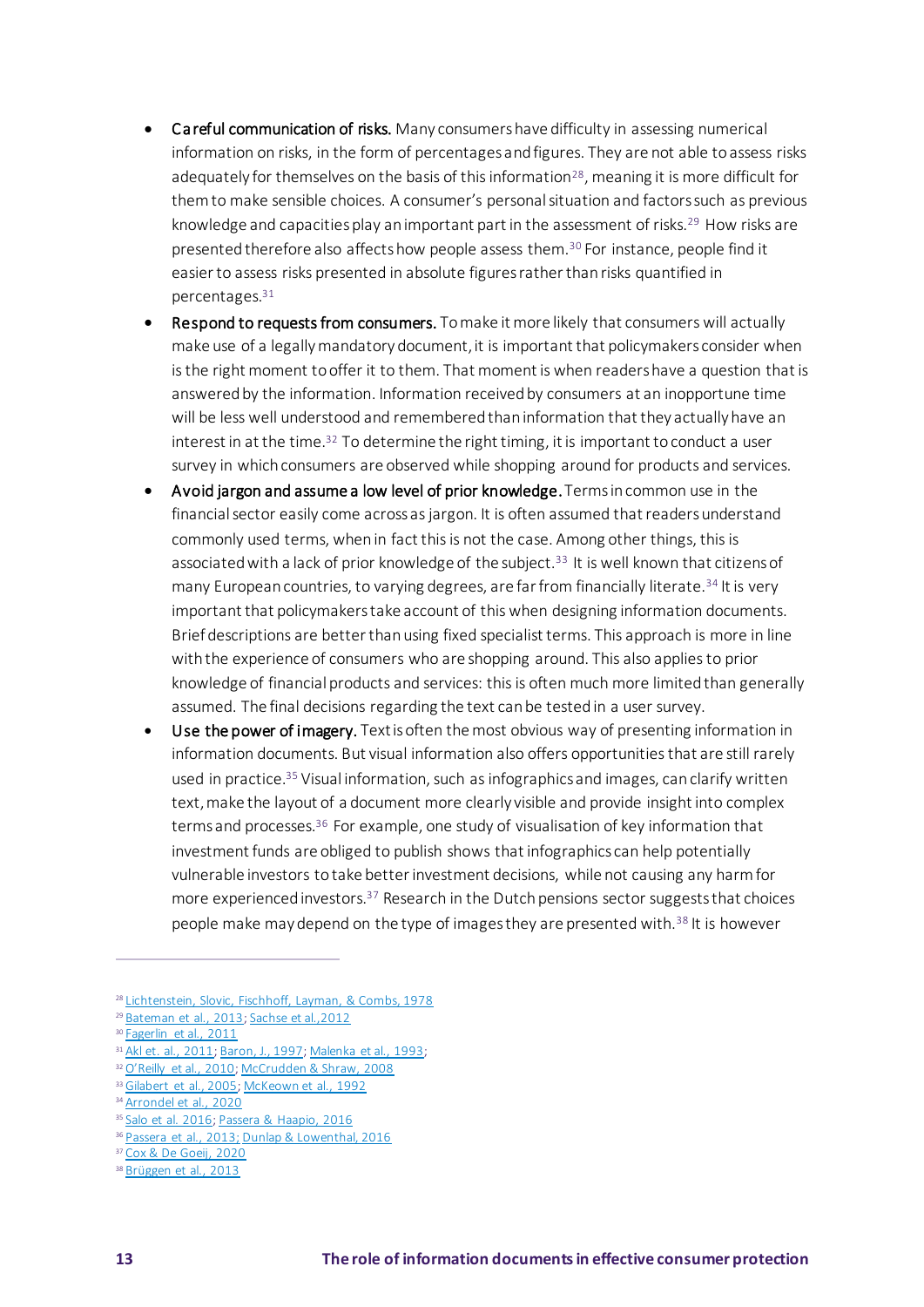important to avoid ambiguity, complexity or an emphasis on the wrong elements when including visual information.<sup>39</sup>

<sup>&</sup>lt;sup>39</sup> [Bresciani & Eppler, 2015](https://journals.sagepub.com/doi/pdf/10.1177/2158244015611451)